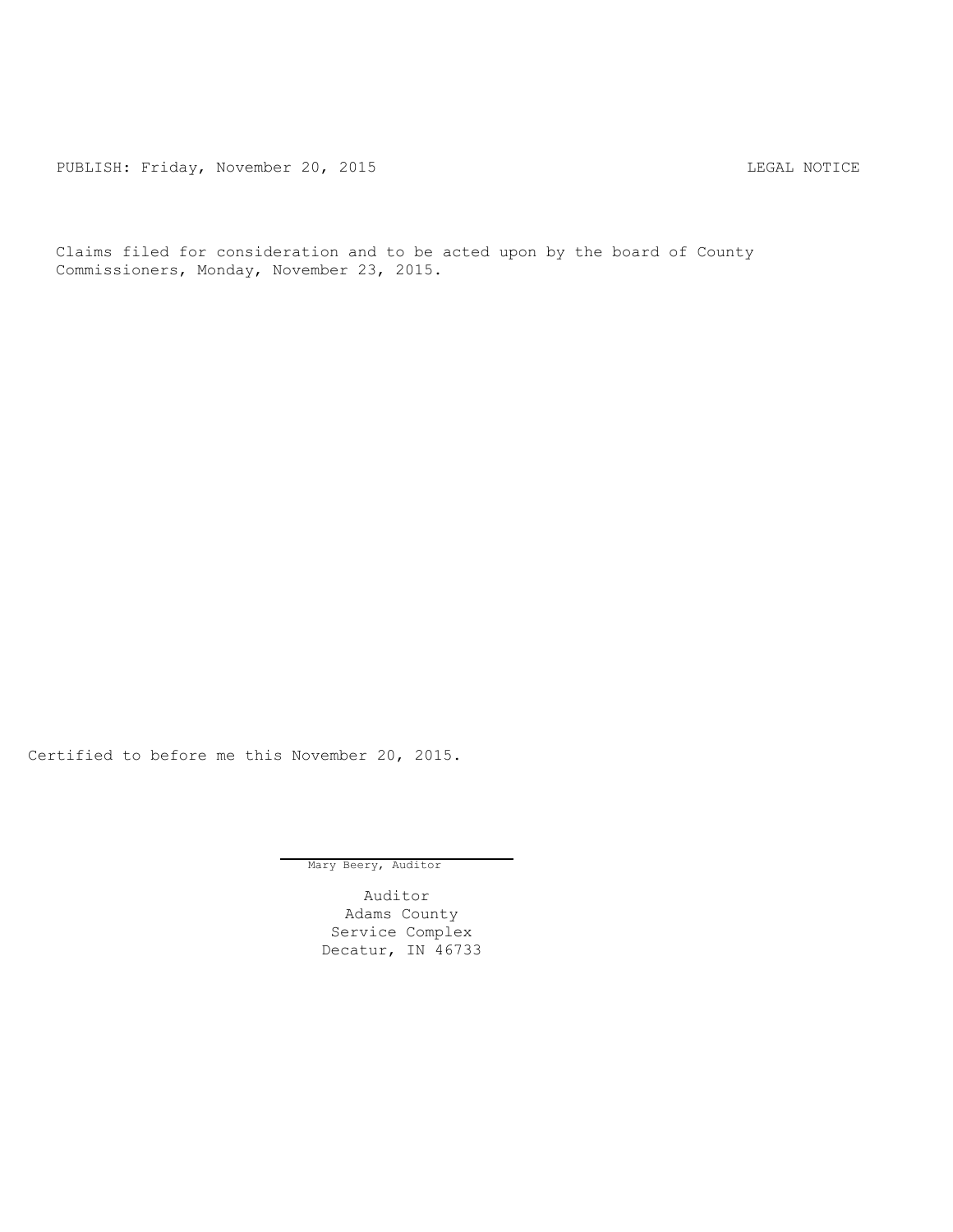

## **Claims Docket for Newspaper Adams County, Indiana**

## For Period: **10/27/2015** to **11/9/2015**

*313 W. Jefferson St. Decatur, IN 46733 (219) 724-2600*

## Date Claims to be Paid: **11/23/2015**

| <b>Vendor</b>                          | Amount    | <b>Vendor</b>                            | Amount     |
|----------------------------------------|-----------|------------------------------------------|------------|
| Adams County Economic Development Corp | 57,098.66 | Adams Memorial Hospital                  | 2,957.86   |
| Indiana Michigan Power                 | 2,713.66  | Appraisal Research Corporation           | 4,851.13   |
| Berne Ready Mix                        | 4,524.44  | Berne Tri-Weekly News                    | 26.32      |
| Suburban Propane LP                    | 121.00    | Brateman's, Inc.                         | 277.93     |
| <b>BSN</b> Sports Inc                  | 96.52     | Butler, Fairman, & Seufer                | 5,375.00   |
| Chet's Pest Control                    | 120.00    | Cintas Location #338                     | 108.70     |
| City Of Decatur                        | 3,499.68  | Decatur True Value                       | 173.29     |
| <b>Complete Printing Service</b>       | 30.00     | Computer Systems, Inc.                   | 78.23      |
| Craigville Telephone Comp              | 119.00    | Decatur Daily Democrat                   | 122.76     |
| <b>Decatur Dental Services</b>         | 2,879.90  | Decatur Tire Center                      | 249.78     |
| Douglas L. Bauman                      | 161.00    | Erie Haven                               | 6,707.38   |
| Gasoline Equipment                     | 240.32    | Geneva Police Department                 | 84.00      |
| Gordon Food Service                    | 2,735.23  | Graber Insurance, Inc.                   | 100.00     |
| H M L, Inc.                            | 40.00     | Hilty Engine Service                     | 107.98     |
| <b>Innovative Concepts</b>             | 402.45    | Joseph Johnson                           | 240.00     |
| Mind's Eye Graphics                    | 391.00    | Monroe Water Department                  | 599.99     |
| Moser Motor Sales, Inc.                | 27,200.00 | National Oil And Gas                     | 256.53     |
| Nipsco                                 | 899.32    | Park Center, Inc.                        | 100,760.00 |
| Patrick R Miller                       | 148.79    | Portland Motor Parts, Inc                | 842.10     |
| Quill Corporation                      | 218.61    | Shifferly Dodge                          | 31.75      |
| Print Shop                             | 117.72    | Thomas Fox                               | 17.00      |
| Top Supply Company LLP                 | 248.70    | Two Brothers Restaurant                  | 80.36      |
| Welder Services, Inc.                  | 32.23     | West Payment Center                      | 543.77     |
| Zwick And Jahn Funeral Home            | 200.00    | Terry Nevil                              | 240.00     |
| CenturyLink                            | 2,485.07  | Adams County Automotive Supply, Inc.     | 639.37     |
| Paul Norr                              | 50.00     | Tom Magnan                               | 504.70     |
| Purdue University                      | 711.48    | Waste Management                         | 401.87     |
| Tri County Excavating                  | 1,881.17  | Don Myers Plumbing                       | 867.84     |
| Youth Opportunity Center, Inc          | 2,660.00  | Jackson Oil & Solvents, I                | 3,336.56   |
| Deatra M. Peterson                     | 460.52    | Berne Chamber Of Commerce                | 105.00     |
| Bob's Locksmith Shop                   | 35.00     | Craigville Diesel Service                | 97.52      |
| C & P Machine Service, Inc.            | 112.00    | Zurcher's Best-One Tire & Auto Care, Inc | 9,386.16   |
| Tom Magnan/Special Needs               | 15.79     | Kristina Nichols                         | 37.39      |
| D. C. Landscaping                      | 68.74     | Charles M. Tooley                        | 304.48     |
| West End Restaurant                    | 98.92     | Braun's Garage, Inc.                     | 232.16     |
| Harvest Land Co-op                     | 4,463.35  | Wal-Mart                                 | 857.37     |
| Adams County Truck Repair, Inc.        | 259.38    | Advanced Imaging Solutions, Inc.         | 49.65      |
| OnlyInternet.Net Broadband & Wireless  | 285.60    | Beth A. Webber                           | 1,242.00   |
| ERS Wireless Communications            | 1,674.40  | Connie Ellenberger                       | 34.32      |
|                                        |           | Mendez Foundation                        |            |
| Troyer's Market LLC                    | 3,332.18  |                                          | 550.54     |
| <b>Uricks Trucking</b>                 | 1,760.00  | Neil Keller                              | 240.00     |
| Larry Weaver                           | 103.00    | Deb Stevens                              | 225.27     |
| Alpine Falls, Inc.                     | 22.97     | Forms Management Group, Inc.             | 501.62     |
| Deborah A. Schantz                     | 1,094.80  | Verizon Wireless                         | 2,232.46   |
| Kathy LaFontaine                       | 16.04     | <b>Stationair's Express</b>              | 3,741.16   |
| Landon Patterson                       | 1,803.08  | Karla Marbach                            | 7.26       |
| Holly L. Degitz                        | 162.93    | Schneider Corporation                    | 300.00     |
| Lifeline Youth & Family Services, Inc. | 875.00    | Microvote General Corporation            | 16.23      |